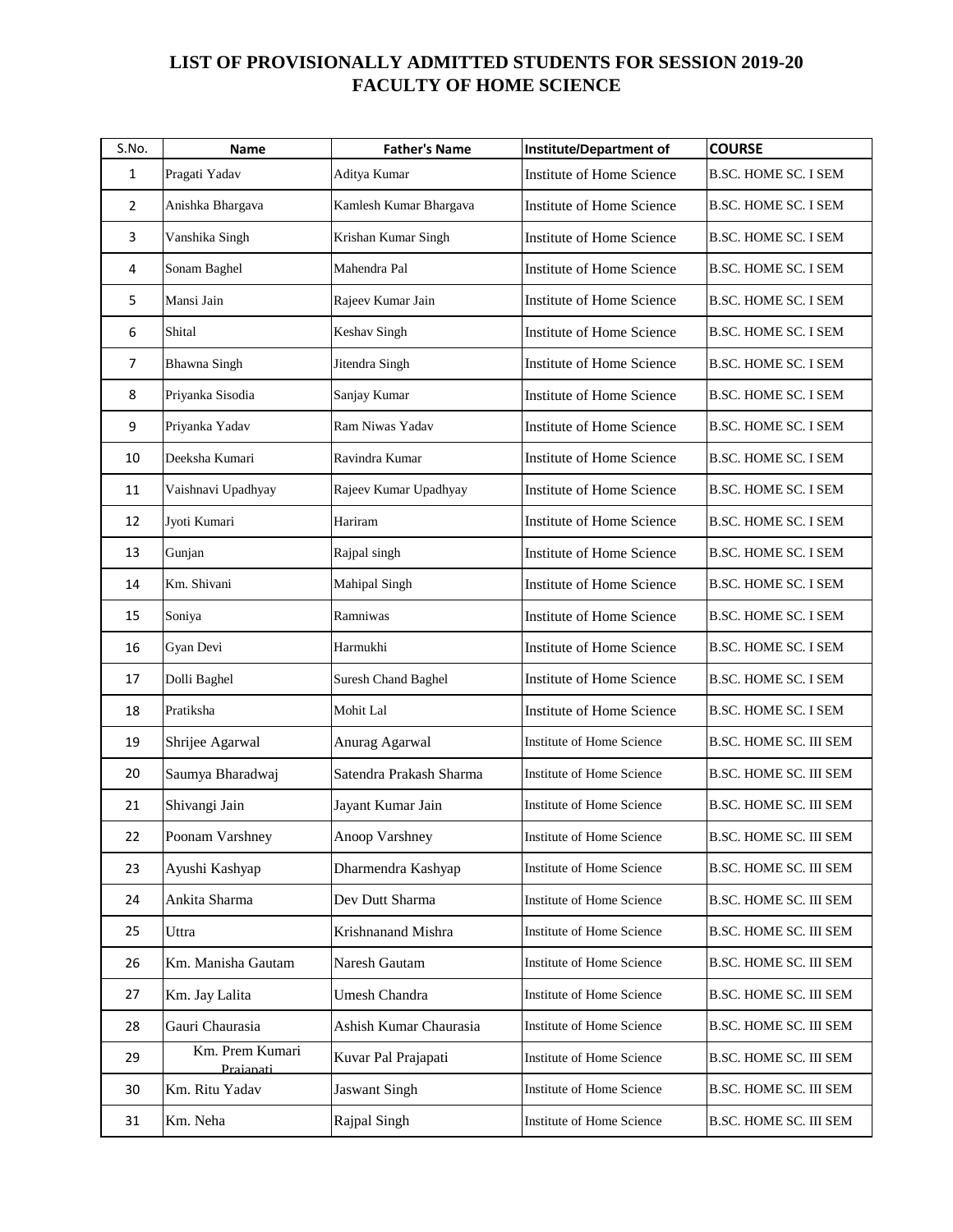| S.No. | Name                               | <b>Father's Name</b>     | <b>Institute/Department of</b>   | <b>COURSE</b>                    |
|-------|------------------------------------|--------------------------|----------------------------------|----------------------------------|
| 32    | Km. Arti Singh                     | Devi Dingh               | Institute of Home Science        | B.SC. HOME SC. III SEM           |
| 33    | Ekta Singh                         | <b>Bhupendra Singh</b>   | Institute of Home Science        | <b>B.SC. HOME SC. III SEM</b>    |
| 34    | Netra Kumari                       | Nawab Singh              | Institute of Home Science        | <b>B.SC. HOME SC. III SEM</b>    |
| 35    | Km. Tripti Chaudhary               | Anutendra Chaudhary      | Institute of Home Science        | <b>B.SC. HOME SC. III SEM</b>    |
| 36    | Krishna Singh                      | Mr. Ashok Babu           | Institute of Home Science        | <b>B.SC. HOME SC. III SEM</b>    |
| 37    | AKANKSHA MATHUR                    | <b>SHIV RAJ SINGH</b>    | Institute of Home Science        | <b>B.SC. HOME SC. V SEM</b>      |
| 38    | KRATI UPADHYAY                     | MANOJ UPADHYAY           | Institute of Home Science        | B.SC. HOME SC. V SEM             |
| 39    | RAKHI KUMARI                       | SHYAM SUNDAR             | Institute of Home Science        | <b>B.SC. HOME SC. V SEM</b>      |
| 40    | RINKLE SHARMA                      | PAWAN SHARMA             | Institute of Home Science        | <b>B.SC. HOME SC. V SEM</b>      |
| 41    | <b>SAKSHI CHAUHAN</b>              | RAJESH CHAUHAN           | Institute of Home Science        | <b>B.SC. HOME SC. V SEM</b>      |
| 42    | SANGAM GAUTAM                      | OM PRAKASH GAUTAM        | Institute of Home Science        | <b>B.SC. HOME SC. V SEM</b>      |
| 43    | <b>SANGEETA</b>                    | MAHESH CHANDRA           | Institute of Home Science        | B.SC. HOME SC. V SEM             |
| 44    | SHILPI VERMA                       | ANIL KUMAR VERMA         | Institute of Home Science        | <b>B.SC. HOME SC. V SEM</b>      |
| 45    | <b>SWATI SINGH</b>                 | PRATAP SINGH             | <b>Institute of Home Science</b> | <b>B.SC. HOME SC. V SEM</b>      |
| 46    | VASHNAVI SINGH                     | HARVENDER SINGH          | Institute of Home Science        | B.SC. HOME SC. V SEM             |
| 47    | DIMPLE YADAV                       | RAJENDRA SINGH YADAV     | Institute of Home Science        | <b>B.SC. HOME SC. V SEM</b>      |
| 48    | SOPHIA DONALD THOMAS ARTHER THOMAS |                          | Institute of Home Science        | <b>B.SC. HOME SC. V SEM</b>      |
| 49    | Jyoti Pal                          | D Singh                  | <b>Institute of Home Science</b> | M.SC. HOME SC. I SEM             |
| 50    | Atisha Bajpai                      | N Bajpayee               | Institute of Home Science        | M.SC. HOME SC. I SEM             |
| 51    | Aarti                              | D D Rawat                | <b>Institute of Home Science</b> | M.SC. HOME SC. I SEM             |
| 52    | Ateeksha Kulshreshtha              | A Kumar                  | <b>Institute of Home Science</b> | M.SC. HOME SC. I SEM             |
| 53    | Shivangi Telang                    | Y.M. Telang              | Institute of Home Science        | M.SC. HOME SC. I SEM             |
| 54    | Navya Saxena                       | S K Saxena               | <b>Institute of Home Science</b> | M.SC. HOME SC. I SEM             |
| 55    | Bhawna                             | D Singh                  | <b>Institute of Home Science</b> | M.SC. HOME SC. I SEM             |
| 56    | Rashmi                             | R Singh                  | Institute of Home Science        | M.SC. HOME SC. I SEM             |
| 57    | Pinki Gautam                       | <b>G</b> C Gautam        | <b>Institute of Home Science</b> | M.SC. HOME SC. I SEM             |
| 58    | Annu Sharma                        | V Gautam                 | Institute of Home Science        | M.SC. HOME SC. I SEM             |
| 59    | Ritika                             | Shivkumar Singh          | <b>Institute of Home Science</b> | M.SC. HOME SC. I SEM             |
| 60    | Udita                              | R S Sharma               | Institute of Home Science        | M.SC. HOME SC. I SEM             |
| 61    | Radhika Shrama                     | Hari Kishan Sharma       | Institute of Home Science        | M.SC. HOME SC. I SEM             |
| 62    | Swati Dwivedi                      | Brajesh Dwivedi          | Institute of Home Science        | M.SC. HOME SC. III<br><b>SEM</b> |
| 63    | Harsheeta Singh                    | <b>Ashok Kumar Singh</b> | Institute of Home Science        | M.SC. HOME SC. III<br><b>SEM</b> |
| 64    | Mohini Sharma                      | Anil Sharma              | Institute of Home Science        | M.SC. HOME SC. III<br><b>SEM</b> |
| 65    | Kajal Gupta                        | Sandeep Gupta            | Institute of Home Science        | M.SC. HOME SC. III<br><b>SEM</b> |